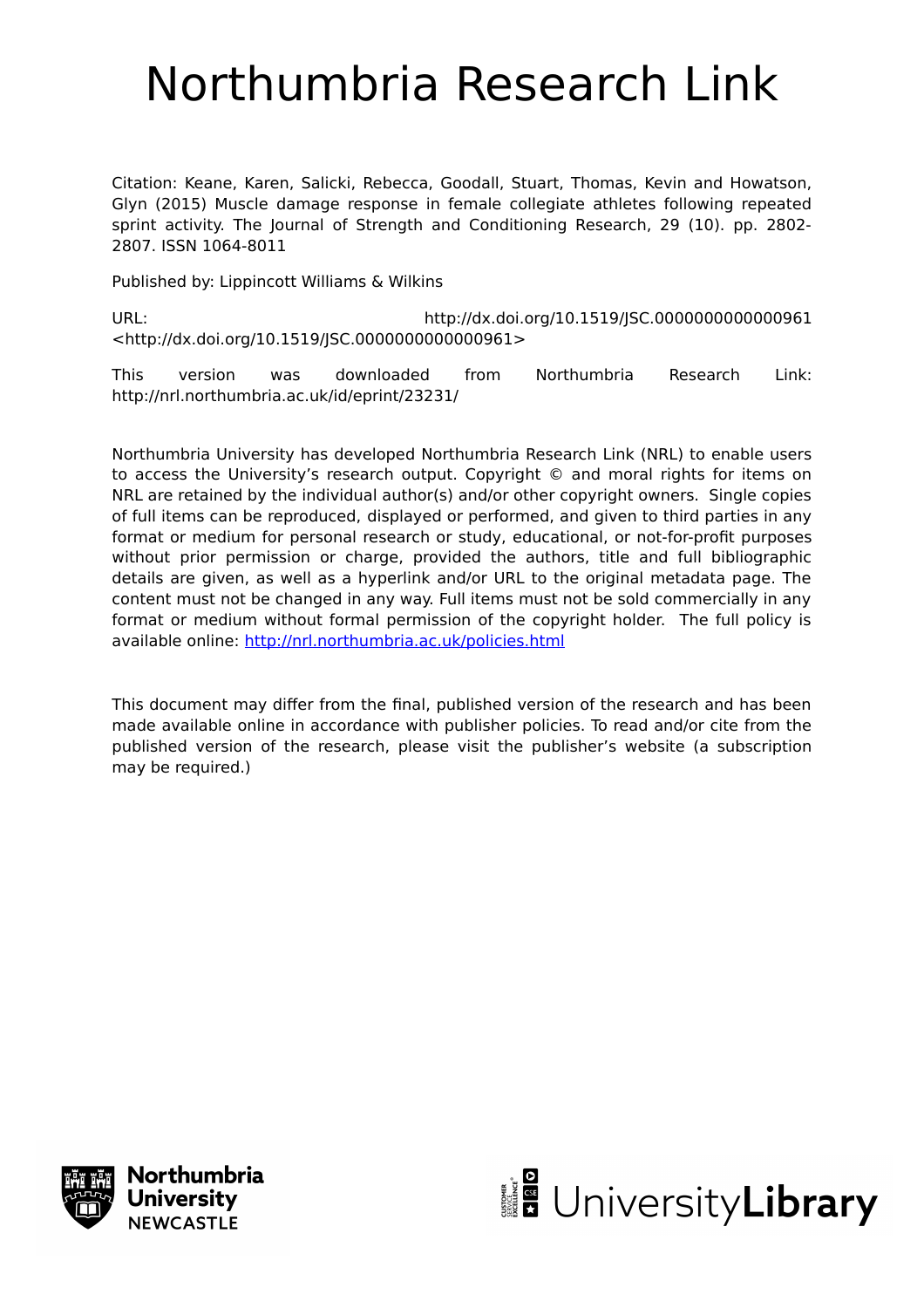**Title:** The muscle damage response in female collegiate athletes following repeated sprint activity

| $\overline{3}$   | Brief running head: EIMD in females following sprint exercise                           |  |  |  |  |  |
|------------------|-----------------------------------------------------------------------------------------|--|--|--|--|--|
| $\overline{4}$   | Laboratory: Department of Sport Exercise and Rehabilitation, Faculty of Health and Life |  |  |  |  |  |
| 5                | Sciences, Northumbria University, Newcastle Upon Tyne, UK                               |  |  |  |  |  |
| $\boldsymbol{6}$ |                                                                                         |  |  |  |  |  |
| $\overline{7}$   |                                                                                         |  |  |  |  |  |
| 8                |                                                                                         |  |  |  |  |  |
| 9                |                                                                                         |  |  |  |  |  |
| 10               |                                                                                         |  |  |  |  |  |
| 11               |                                                                                         |  |  |  |  |  |
| 12               |                                                                                         |  |  |  |  |  |
| 13               |                                                                                         |  |  |  |  |  |
| 14<br>15         |                                                                                         |  |  |  |  |  |
| 16               |                                                                                         |  |  |  |  |  |
| 17               |                                                                                         |  |  |  |  |  |
| 18               |                                                                                         |  |  |  |  |  |
| 19               |                                                                                         |  |  |  |  |  |
| 20               |                                                                                         |  |  |  |  |  |
| 21               |                                                                                         |  |  |  |  |  |
| 22               |                                                                                         |  |  |  |  |  |
| 23               |                                                                                         |  |  |  |  |  |
| 24               |                                                                                         |  |  |  |  |  |
| 25               |                                                                                         |  |  |  |  |  |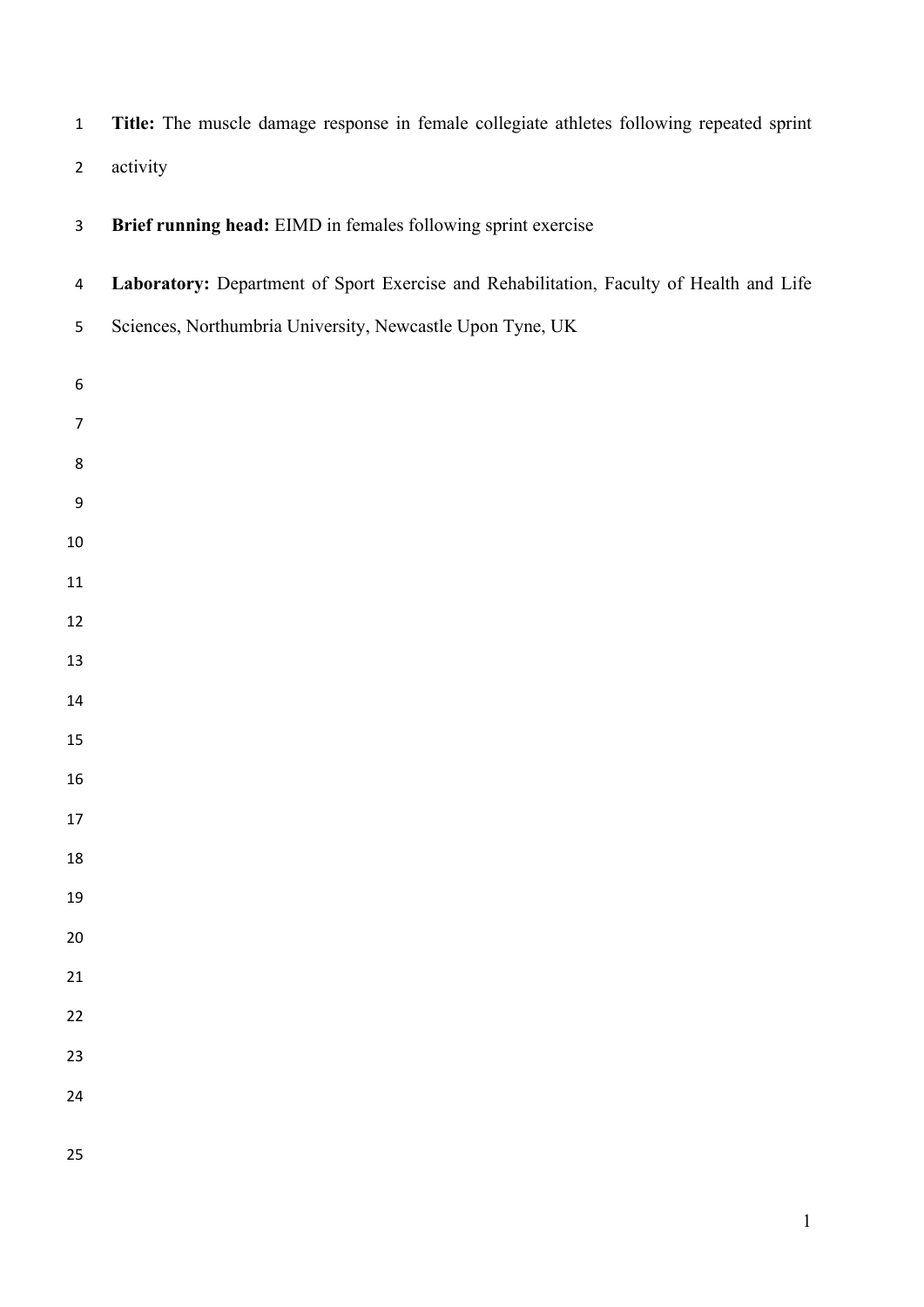## **Abstract**

 Exercise induced muscle damage (EIMD) is a well-investigated area, however there is a paucity of data surrounding the damage response in females. The aim of this study was to examine the damage responses from a sport-specific bout of repeated sprints in female 30 athletes. Eleven well-trained females (mean  $\pm$  SD; age 22  $\pm$  3 y, height 166.6  $\pm$  5.7 cm, mass 62.7  $\pm$  4.5 kg) in the luteal phase of the menstrual cycle completed a repeated sprint protocol 32 designed to induce EIMD ( $15 \times 30$  m sprints). Creatine kinase (CK), countermovement jump height (CMJ), knee extensor maximum voluntary contraction force (MVIC), muscle soreness (DOMS), 30 m sprint time and limb girth were recorded pre, post, 24 h, 48 h and 72 h post 35 exercise. CK was elevated at 24, 48 and 72 h  $(p < 0.05)$ , peaking at 24 h  $(+418%)$  and returning towards baseline at 72 h. CMJ height was reduced immediately post, 24 and 48 h (*p* < 0.05). Sprint performance was also negatively affected immediately post, 24 h, 48 h and 72 38 h post exercise. Muscle soreness peaked at 48 h  $(p<0.01)$  and remained significantly elevated 39 at 72 h post exercise  $(p<0.01)$ . Limb girth and MVIC did not alter over time. The current study provides new information on the EIMD response in trained females following a sport specific bout of repeated sprints. Importantly, this damage response has the potential to negatively affect performance for several days post-exercise.

- **Keywords:** females, muscle function, recovery, exercise-induced muscle damage
- 
- 

- 
- 
-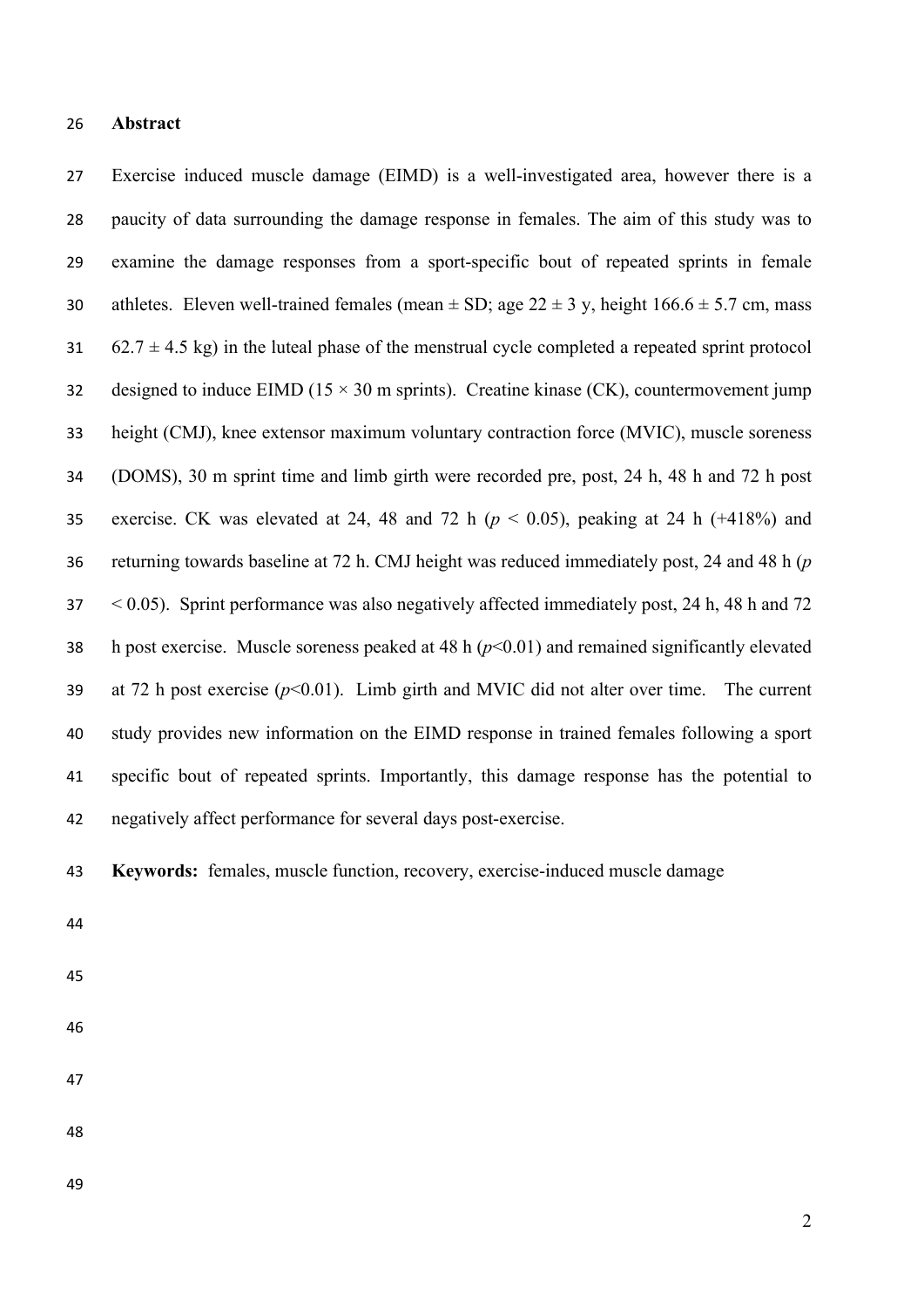#### **INTRODUCTION**

 Exercise-induced muscle damage (EIMD) is a popular area of investigation. Numerous signs and symptoms are associated with EIMD, including elevated muscle soreness, inflammation, systemic appearance of intramuscular proteins and a concurrent decrement in physical performance (1). These indices can persist for several days and are precipitated by an initial mechanical disruption of the contractile apparatus during the damaging exercise and a secondary inflammatory response (2). The damage response has been well established in male populations (3-7); however, there is a paucity of literature investigating EIMD in females.

 Various factors could potentially modulate the EIMD response in females, including oral contraceptive use, and the potential protective effect of oestrogen (8-13). There is some evidence suggesting that females are less fatigable than males (14) and the subsequent recovery following damaging exercise is known to be quicker (15). The faster recovery from damaging exercise has largely been attributed to the protective effect of oestrogen, but there has been no attempt to control for the menstrual cycle where large changes in sex hormones can be seen throughout the course of the menstrual cycle (16). This could potentially influence both the damage response and recovery process. It therefore makes the expectation tenable that the damage response in females could be somewhat different to the well- established response in males. However, it is critical to understand the damage-recovery response with control over the menstrual cycle to ascertain the implications of damaging exercise in female athletes.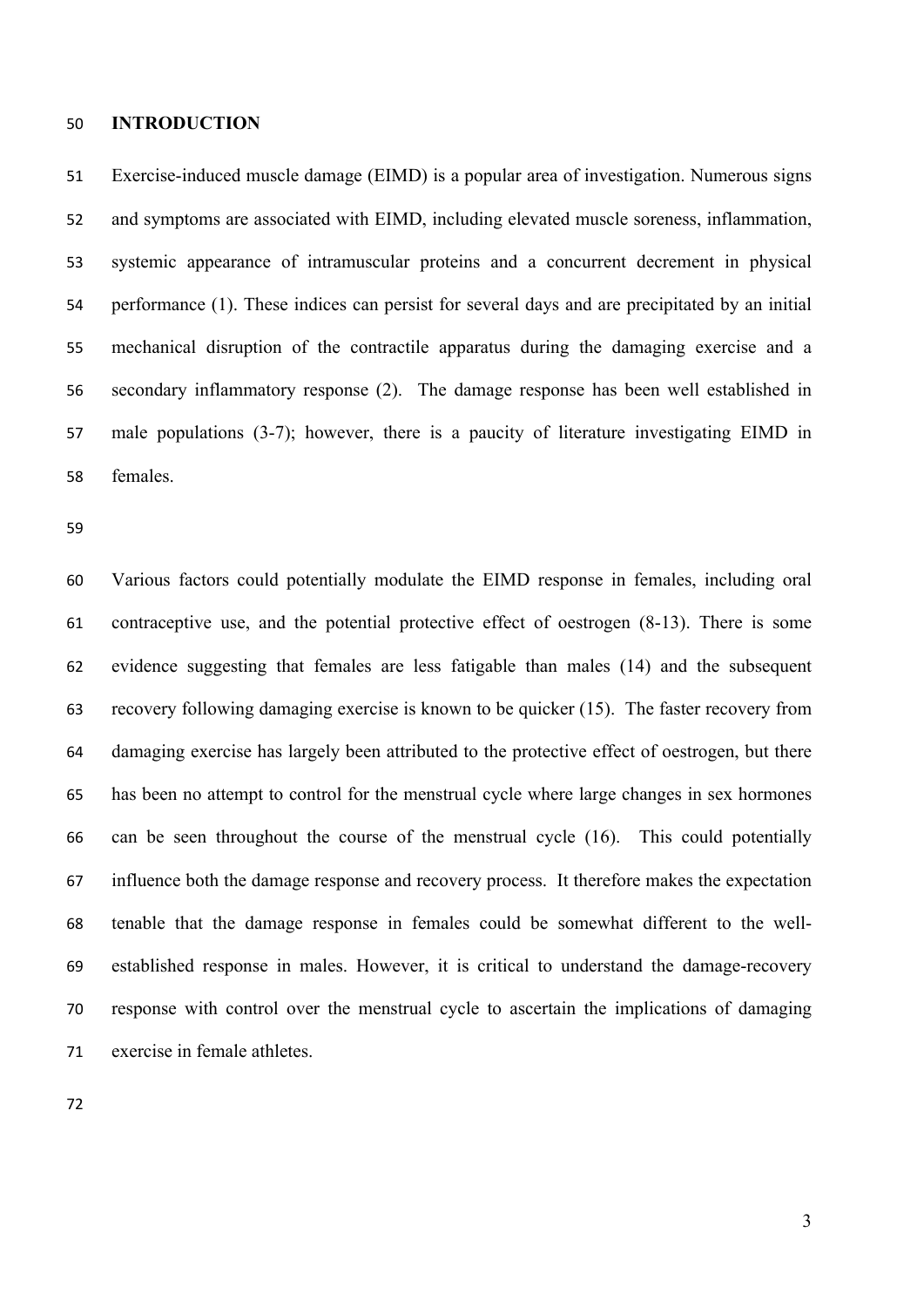In addition to the lack of data on the damage response in female athletes, much of the existing literature investigating EIMD employs damage protocols that lack specificity to a sporting context and are often eccentric biased (5, 7, 17-21), and in isolated muscle groups (4, 7, 16- 18). Intermittent sports, such as soccer, rugby and basketball that require periods of high intensity, repeated sprint activity and changes of velocity (22) and direction (23), elicit significant muscle damage and prolonged decrements in function. Given the prevalence of both male and female participation in sports of this nature, further research is warranted with more sport-specific damage models to better understand the consequences of damaging repeated sprint activity (5). Establishing these responses in female athletes in particular will provide new, important information on the damage response in this population that could influence recovery strategies and exercise prescription. Consequently, the aim of this study was to examine the magnitude of damage following a sport-specific, repeated sprint protocol in females. We hypothesised that a repeated sprint exercise protocol would induce muscle damage in females and negatively affect performance in the subsequent days.

#### **METHODS**

## **Experimental Approach to the Problem**

 This investigation employed a repeated sprint protocol with forced deceleration actions, which has previously been successfully used to induce muscle damage (5). A commonly used battery of muscle damage indices were measured pre, immediately post and 24, 48, and 72 h post muscle damage; these were lower limb girth, muscle soreness (DOMS), total creatine kinase (CK) activity, countermovement jump height (CMJ), maximal voluntary isometric contraction (MVIC) and sprint performance.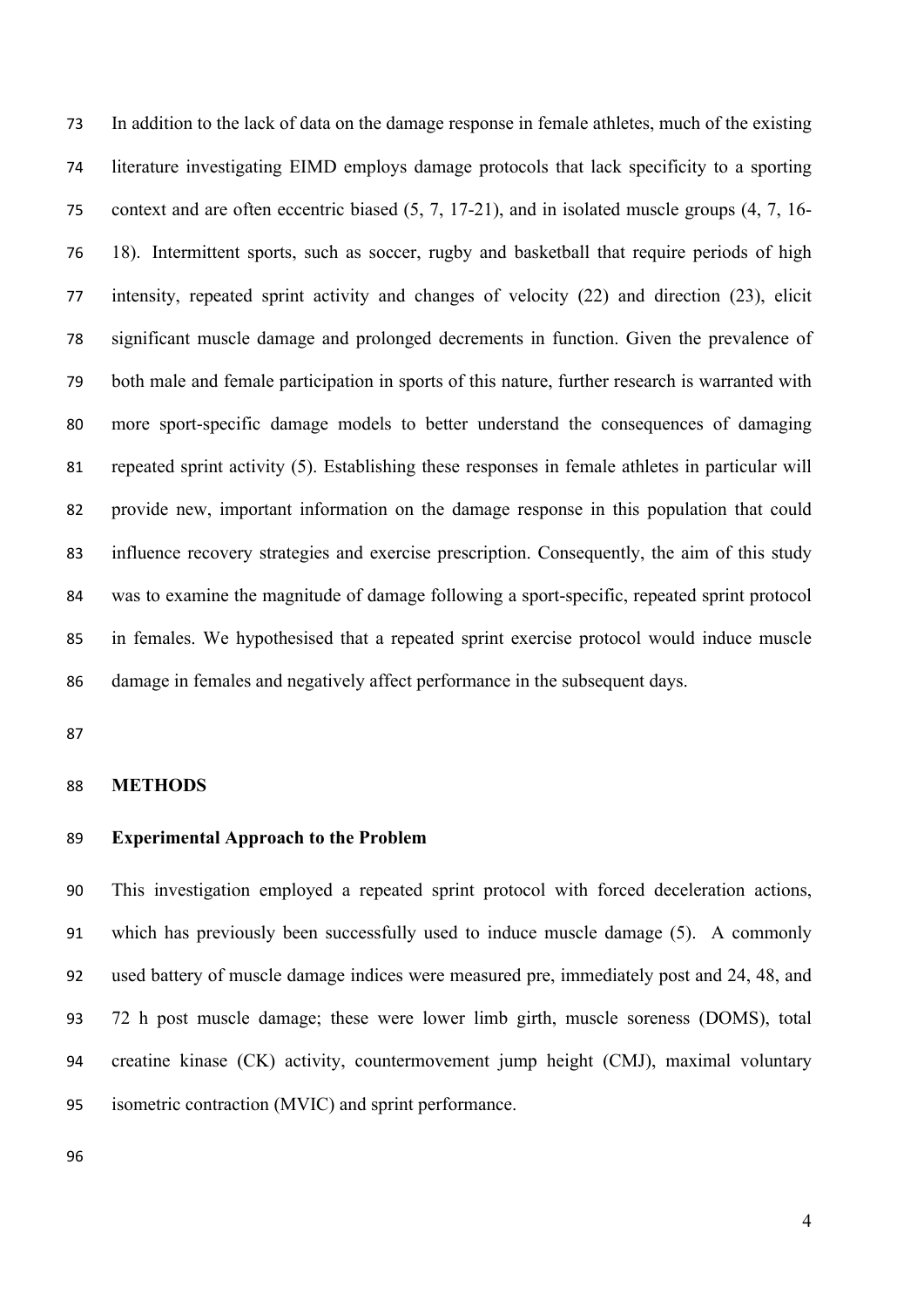## **Subjects**

 Following ethical approval from the University Research Ethics Committee in accordance 99 with Helsinki declaration, eleven female athletes (mean  $\pm$  SD; age 22  $\pm$  3 years, height 166.6  $\pm$  5.7 cm, mass 62.7  $\pm$  4.5 kg) were recruited and informed of the benefits and risks of the investigation prior to signing an institutionally approved informed consent document to participate in the study. All participants regularly participated in premier league collegiate or national league field-based team sports, specifically rugby union (n=2), soccer (n=8) and 104 netball  $(n = 1)$ . A menstrual cycle questionnaire was also completed in order to determine menstrual cycle phase; all testing took place during the early/mid luteal phase. Participants were free of injury and testing took place out of season. Participants were asked to refrain from strenuous exercise, alcohol, caffeine, nutritional supplements and any anti-inflammatory drugs or alternative treatments for the duration of the study.

## **Procedures**

 A 30 m section of an environmentally controlled (19° C and 70% RH) 60-m indoor running track was marked using cones and two sets of light timing gates (Brower timing systems, Utah, USA). A further 10 m deceleration zone was also marked at the end of the 30 m section. Participants first completed a warm up consisting of 400 m self-paced jogging, a series of dynamic sprint drills including high knees, heel flicks and walking lunges which were conducted over a measured 10 m section of the aforementioned indoor running track. This was followed by a series of three practice sprints at the participants perceived 60%, 80% and 100% of maximum speed. Following the warm up, the participants were given 5 minutes to prepare themselves for the repeated-sprint protocol, during which time, no static stretching was performed. Participants then stood 30 cm from the start line to avoid premature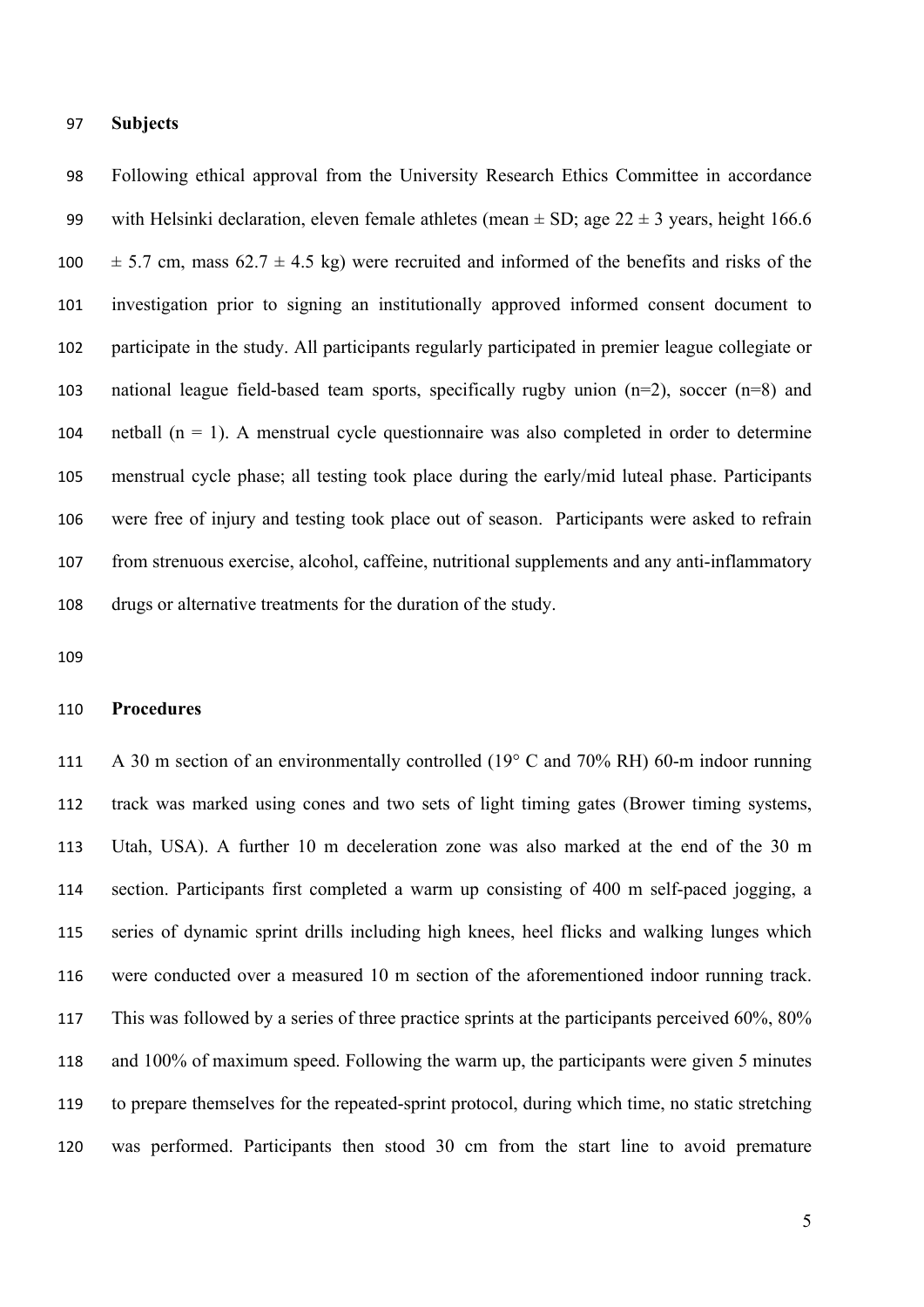121 triggering of the timing system and completed  $15 \times 30$  m sprints departing every 65 s with gates set up to record in the reverse order for the next sprint. Participants were told that all efforts must be maximal and they were instructed to stop within the 10 m deceleration zone. The rest period was initiated when participants came to a complete halt and the repetition was completed. Standardized, strong verbal encouragement was provided throughout the protocol.

 *Limb girth.* Lower limb girth was measured at the mid-calf. This was determined at baseline by the largest girth on the right leg whilst the subject remained standing in anatomical zero. The location was marked with permanent marker to ensure consistency on subsequent days. The mean of two measures at each site was used for analysis; the intra-rater CV for this 131 procedure was  $\leq 1.0\%$ .

 *Muscle soreness.* Subjective muscle soreness (DOMS) was measured using a 200 mm visual analogue scale (VAS) with "no soreness" at one end and "unbearably painful" at the other and was a reflection of global soreness of the thigh. Soreness was indicated on the VAS after the participant performed a squat to a knee angle of approximately  $90^{\degree}$  with the feet shoulder width apart and then returning to the standing position.

 *Creatine kinase.* Creatine kinase was determined using a capillary blood sample from the fingertip. A sample of whole fresh blood was analysed immediately using a colorimetric assay procedure (Reflotron Plus, Roche Diagnostics, UK). The resting normal expected values for CK when using this equipment are between 50 and 200 IU·L<sup>-1</sup>; the CV for this instrument was <3%.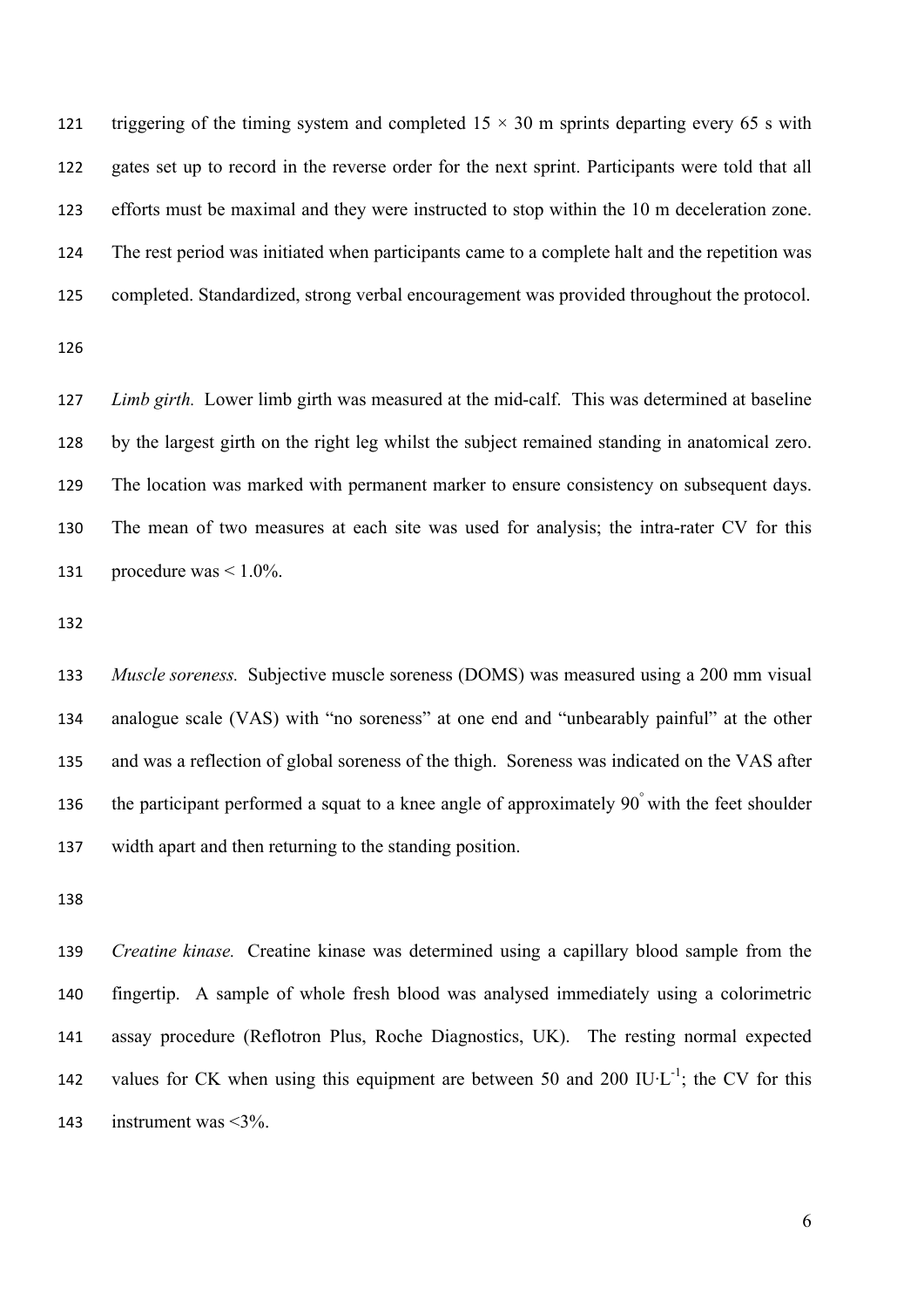*Countermovement Jump Height.* Countermovement jump height was assessed using a light timing system (Optojump, Microgate, Italy). Participants were instructed to squat down and jump vertically, with their hands on their hips throughout. Participants were advised that all jumps must be a maximal effort. Three trials with a 60 s rest were performed and the peak 148 jump height was used for analysis.

 *Maximum Voluntary Contraction.* Maximum isometric voluntary contraction (MVIC) force of the non-dominant knee extensor musculature was determined using a strain gauge (MIE Digital Myometer, MIE Medical Research Ltd, Leeds, UK). The knee joint angle was set 153 before each contraction at 90° using a goniometer to minimise for error derived from alteration in muscle length (24-26). All participants completed three isometric MVICs of 3 s duration, separated by 60 s. The peak MVIC from the three contractions was used for 156 analysis; the CV for this variable was  $\leq 5\%$ .

 *30 m Sprint Time.* Participants completed a single maximal effort 30 m sprint where sprint time was recorded. The sprint was initiated from a line 30 cm behind the start line in order to prevent false triggering of the timing gates (Brower, Utah, USA).

### **Statistical Analyses**

 Statistical analysis was performed using PASW Statistics 21.0 for Windows (SPSS, Inc., Chicago, IL.). Descriptive statistics are reported as means ± SD. Fatigue, fastest sprint time, 165 and mean sprint time were calculated for the repeated sprint protocol: Fatigue =  $[100 \times (total$ 166 sprint time  $\div$  ideal sprint time)] – 100, in which total sprint time = sum of sprint times from 167 all sprints and ideal sprint time  $=$  the number of sprints  $\times$  fastest sprint time (Fitzsimons et al.,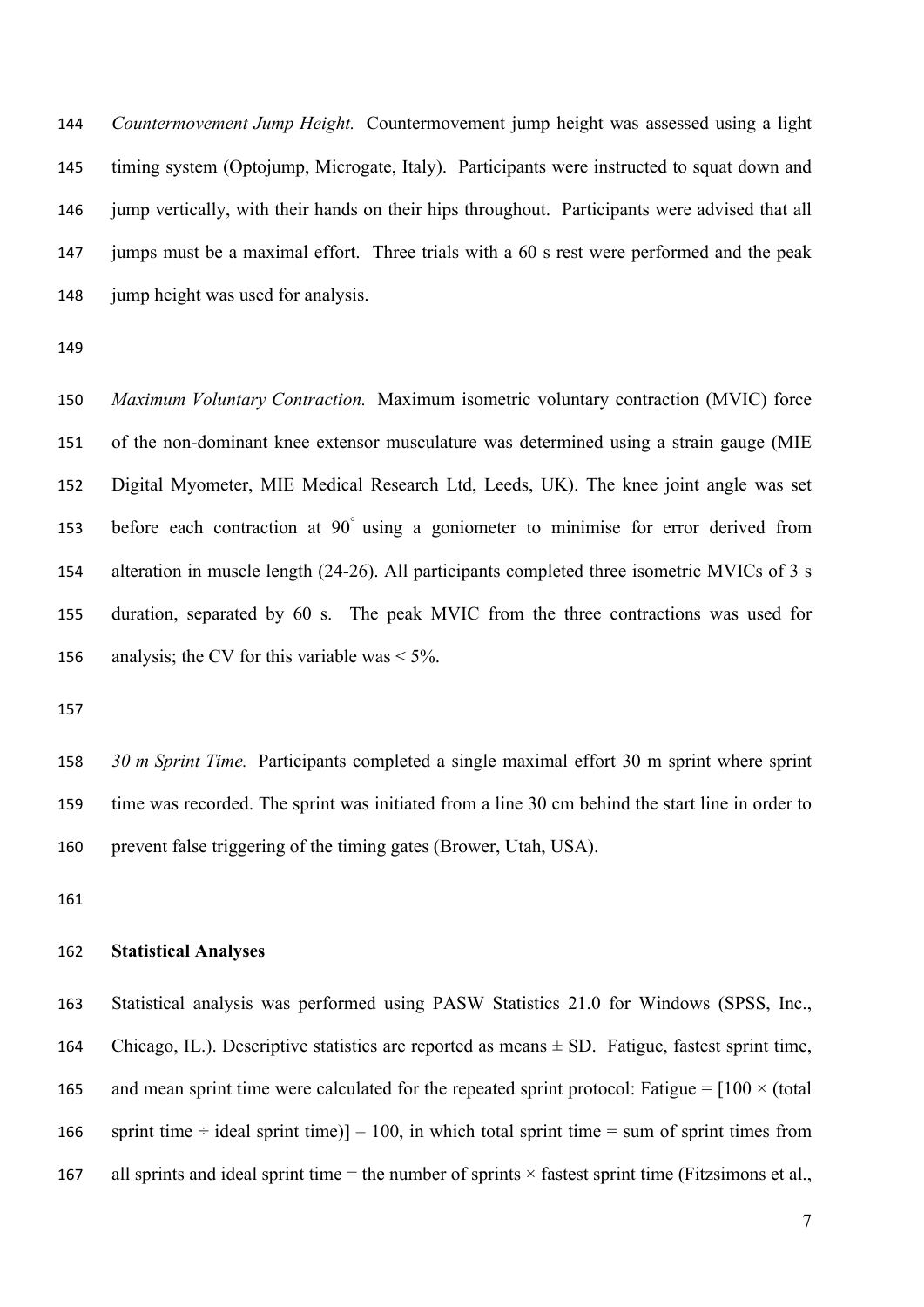1993). For illustrative purposes, and to account for inter-individual variability, CMJ height and sprint performance were presented in figure format as a change from baseline. The absolute scores were analysed using a one-way analysis of variance (ANOVA) with repeated measures and are presented in Table 1. Mauchly's Test of Sphericity was used to check homogeneity of variance for all variables; where necessary any violations of the assumption were corrected using the Greenhouse–Geisser adjustment. Significant effects were followed up using Tukey *post-hoc* analysis. The alpha level for statistical significance was set at *p* < 0.05 *a priori*.

#### **RESULTS**

178 The repeated sprint protocol fastest and mean times were  $4.93 \pm 0.23$  and  $5.12 \pm 0.23$  s, 179 respectively. The mean fatigue score was  $4 \pm 1\%$ . All dependent variables with the exception of limb girth and MVIC showed significant time effects following the repeated sprints protocol (p < 0.05); illustrating a muscle damage response. DOMS was elevated over time (F= 26.86, p < 0.001, Figure 1); post-hoc analyses revealed elevations at 24 and 72 h post, 183 with a peak at 48 h (Table 1). CK was elevated  $(F = 13.34, = p < 0.05)$ , at every time point compared to pre-exercise (Table 1, Figure 2). For muscle function measures, there was a 185 significant main effect for 30 m sprint time  $(F = 8.29, p = 0.001,$  Figure 3, panel B) and CMJ 186 height (F = 9.78,  $p < 0.005$ , Figure 3, panel A), but not for MVIC (Table 1). Decrements in 187 sprint performance were evident across all time points ( $p < 0.05$ ). CMJ height was reduced immediately post, 24 h and 48 h post exercise (p < 0.05), but had returned to near baseline at 72 h.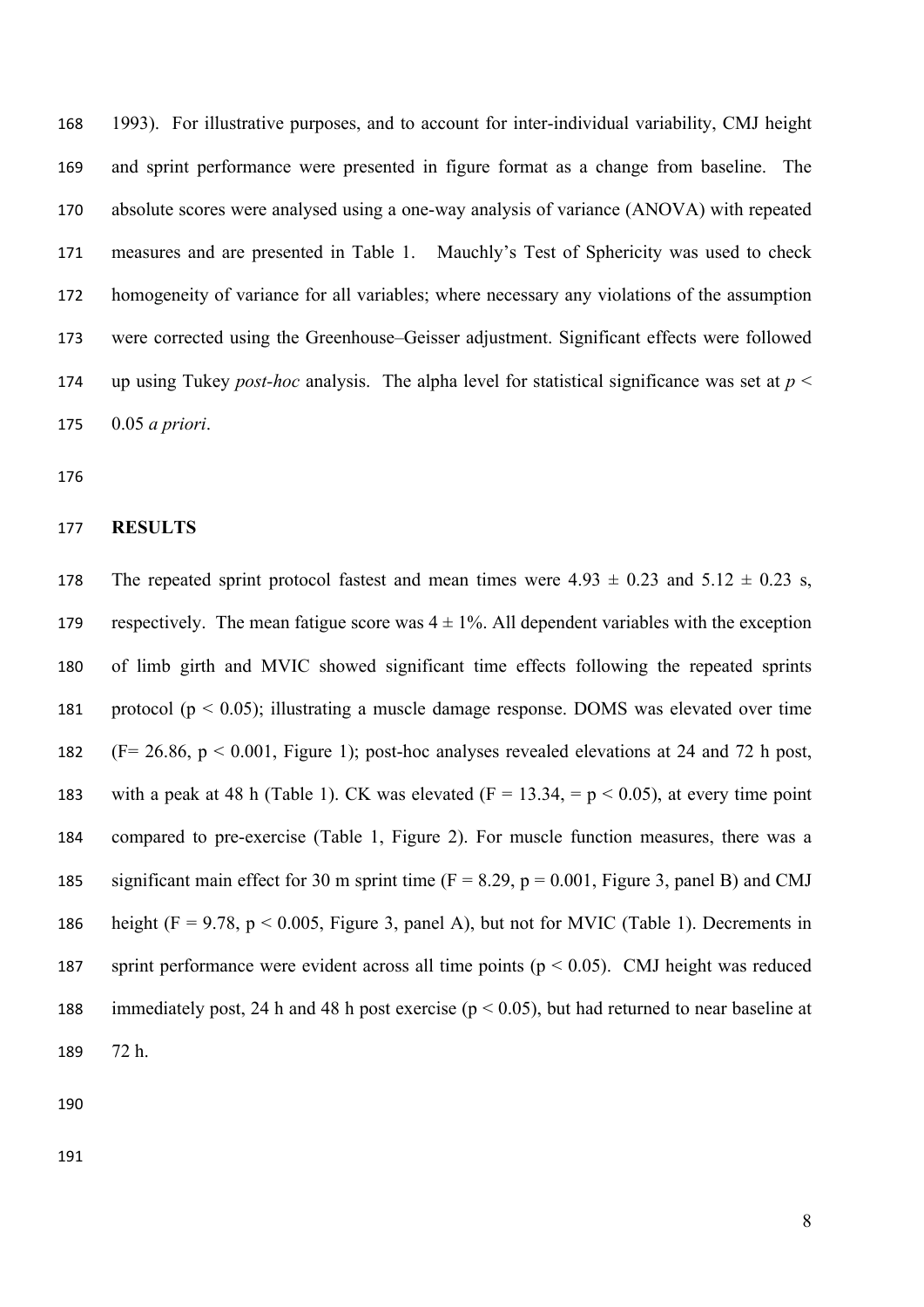#### **DISCUSSION**

 The aim of this study was to ascertain the magnitude of EIMD indices following a repeated sprint protocol in an athletic female population. Results demonstrated that the repeat sprint protocol induced muscle damage with increases in DOMS, plasma CK, sprint time and reductions in CMJ height and 30m sprint time, all of which persisted for several days following the exercise insult. These data are broadly in agreement with the literature reporting that EIMD in males is evident soon after strenuous exercise, peaks at 24-48 h post exercise, and remains elevated for several days (2, 15, 27). Similar results have also been shown with exercise with a high eccentric component such as downhill running (28) and plyometric jumps (6). However, this is the first study to specifically document the signs and symptoms of muscle damage in a female athletic population following a sport-specific EIMD protocol.

 To date, the majority of research investigating EIMD has used male volunteers and the differences between the sexes are largely overlooked. There remains some controversy concerning the presence of sex differences in the response to damaging exercise in humans, whereas the animal literature clearly shows that females experience less damage than males (8, 9, 13). The pattern and magnitude of EIMD was somewhat different in our female sample when compared to previous research in males (5, 29). Firstly, lower peak CK values were 211 observed in the current study  $(307 \pm 92 \text{ IU} \cdot \text{L}^{-1})$  in comparison to previous research using 100 drop jumps (30) and the Loughborough Intermittent Shuttle Test (25), which showed peak 213 values in excess on 1000 IU·L<sup>-1</sup>; and an identical repeated sprint protocol (5) using the same 214 CK analyser method, but in males volunteers  $(776 \pm 312 \text{ IU·L}^{-1})$ . Despite this lower CK response, soreness levels reported in females in the current study were higher than those previously reported in males (5) across all time points. However detriments in muscle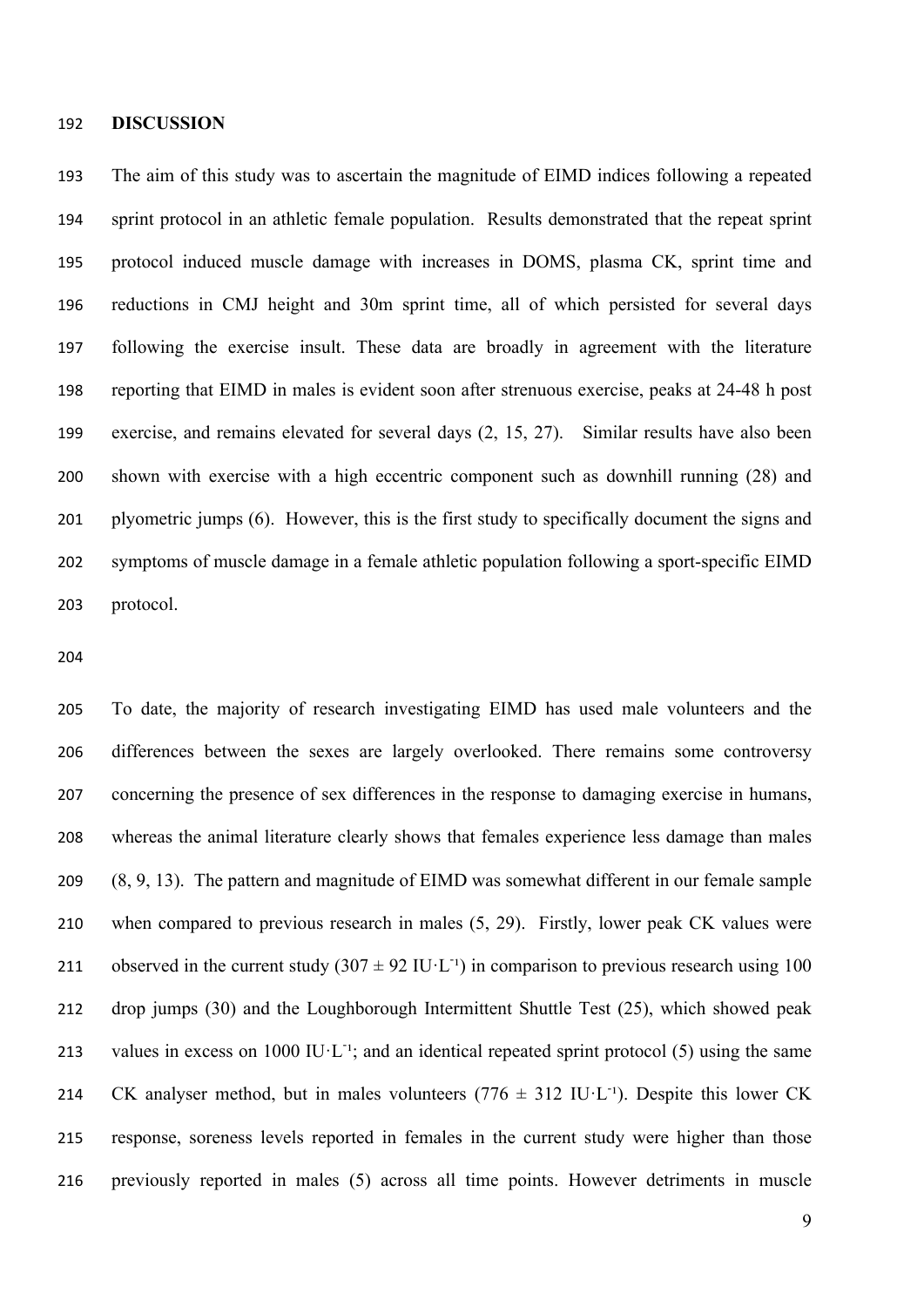function post damaging exercise were not as substantial, with no change in MVIC and a return of CMJ towards basal levels by 48 h. In contrast to previous work that showed decreases in knee extension force that extended to up to and beyond 48 h, following damaging exercise (5, 19), there was no change in the current study. However, CMJ was reduced at 24 h and sprint time was still effected up to 72 h post EIMD. There is little doubt that training status and the degree to which participants are accustomed to the exercise insult will affect the damage-recovery profile (2) because of the presence of a repeated bout effect (4, 31). Although it is beyond the scope of the current work to elucidate the time course differences in muscle function between studies, we speculate (based on previous work) that the preferential recruitment (32, 33), and preferential damage of type 2 fibres (22, 34) during heavy eccentric contractions led to an inability to generate 'power' which is an integral component of dynamic, explosive activity such as CMJ and sprint performance. Collectively these data suggest the magnitude and pattern of the functional, physiological and perceptual response to EIMD in female athletes might be different to their male counterparts. However, further work is required to confirm our observations and to elucidate the possible reasons underpinning these responses in muscle function.

 There is evidence to suggest that oestrogen may have a protective effect against EIMD by stabilising membrane properties (35). Oestrogen has been suggested to have the ability to interact with the phospholipid double layer on the cell membrane thus stabilising the membrane (36). This interaction has led to a suggestion that the hormone oestrogen might alleviate muscle damage following a strenuous bout of exercise (15). This potential attenuation of membrane disruption might account for some of the steroid hormone's mitigating effects on creatine kinase and muscle function. Moreover, it has been suggested that females have a higher CK clearance rate from the blood, which might further explain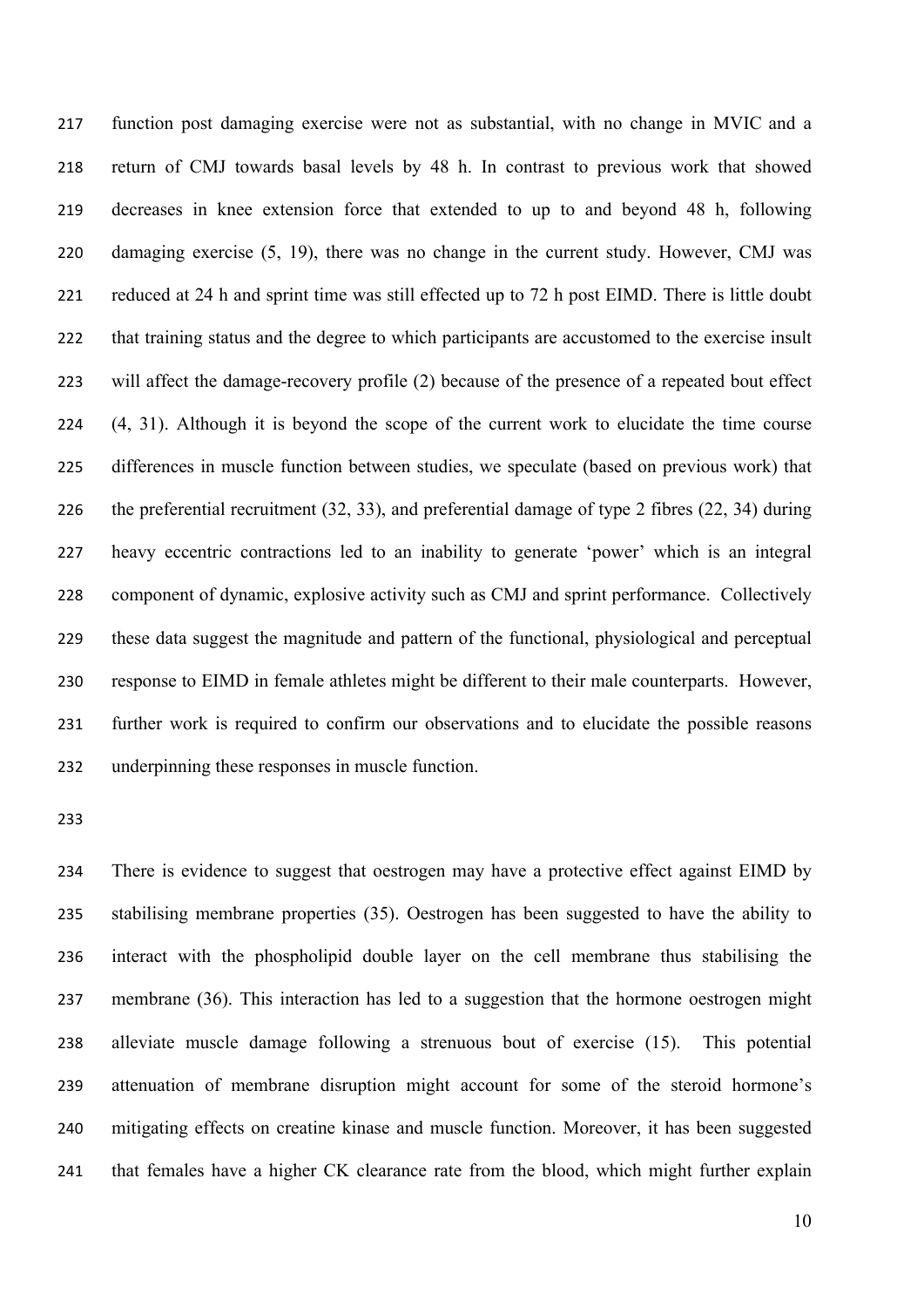why CK levels were lower in this current study in comparison to past studies (5, 29). Although CK release from the muscles is not a direct indicator of muscular damage, it is still recognised as a surrogate indicator of damage and a loss of sarcolemma integrity (37, 38).

 Another plausible mechanism that could explain the lower degree of damage is the difference in strength, power, speed, and potentially fatigue resistance, between the sexes (14, 39). Male soccer players are relatively stronger, quicker and more powerful than females (39), and during repeated sprint exercise, men experience a greater decline in performance compared to women (40), which is associated with the initial higher power (41). Males will therefore typically generate more force during repeated sprint exercise, experience greater fatigue, and potentially cause greater disturbance to homeostasis and greater EIMD as a result. Further support for this idea arises from observations that women are more fatigue resistant than men during isometric (42) and dynamic contractions (43), but not when matched for initial strength level, at least for sustained sub-maximal contractions (44, 45). Differences in strength, power, speed and fatigue resistance might explain the lower CK values and faster return of muscle function observed in females in this study compared to previous literature in males. Further research is warranted to determine sex difference in the damage response to exercise, particularly between men and women matched for initial strength level.

#### **PRACTICAL APPLICATIONS**

 Our results demonstrate that a bout of sport specific exercise induces muscle damage and affects functional performance on subsequent days in females. The data provides new information for athletes, coaches, scientists and practitioners to better understand the consequences of females engaging in strenuous exercise of this nature. The ability to balance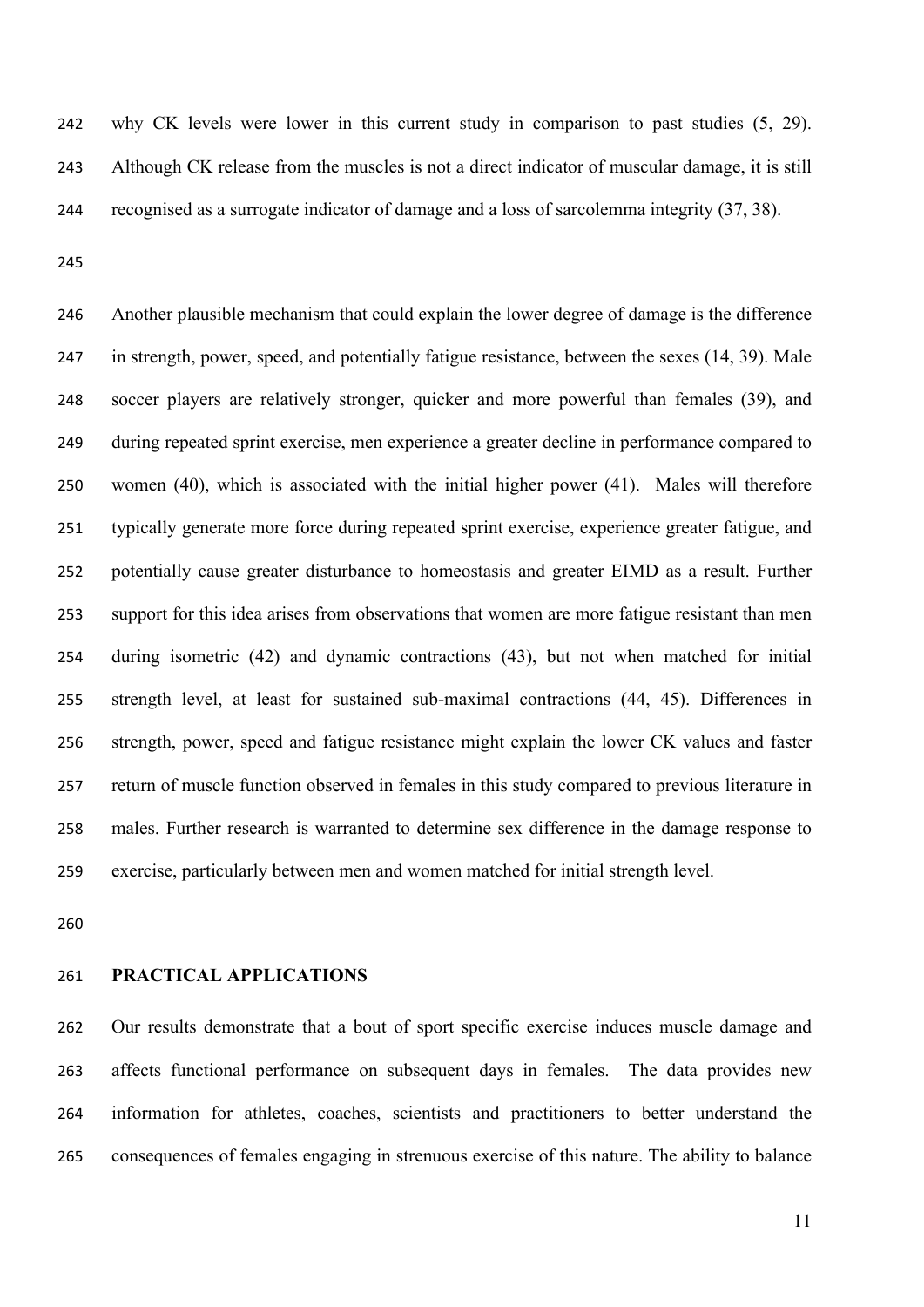the consequences of training and competition and optimize recovery time in order to be well- prepared for subsequent training and competition, and to reduce the likelihood of injury is a constant dichotomous battle when performance schedules are so heavy. Clearly, there is a requirement for further research to examine the damage responses in this population following strenuous exercise paradigms and, importantly, if the EIMD response is modulated differently through phases of the menstrual cycle. Previously, Rampinini et al. (46) proposed that 48 h is adequate recovery time following a simulated soccer game; based on observations from the current study, more time is required before full recovery is reached following repeated sprint activity in female athletes.

# **Acknowledgements**

The authors would like to thank the participants in the current study for their participation.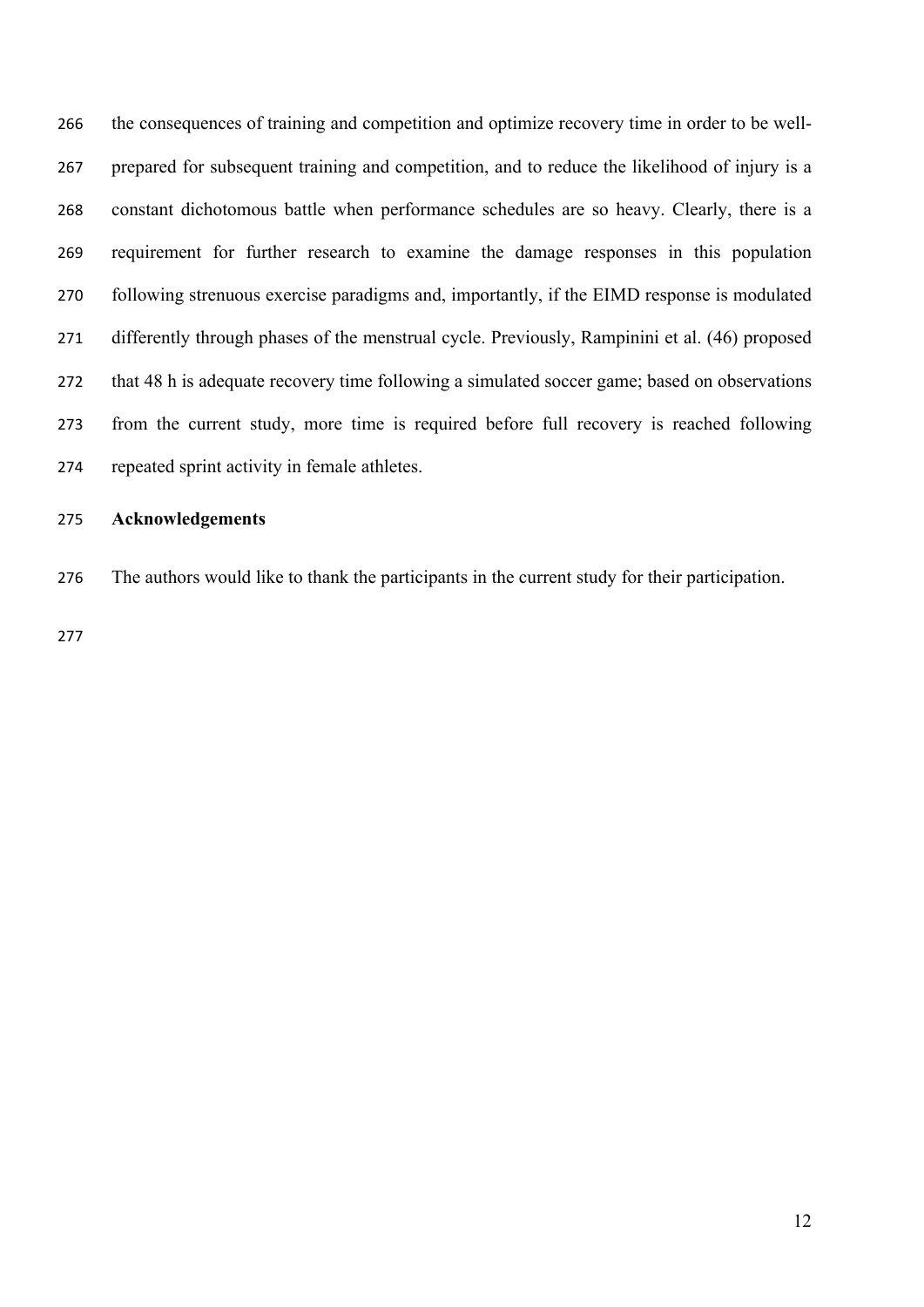# **REFERENCES**

1 Assumpcao CdO, Rabello Lima LC, Dias Oliveira FB, Greco CC, Denadai BS. Exercise-Induced Muscle Damage and Running Economy in Humans. ScientificWorldJournal. 2013.

2 Howatson G, van Someren KA. The prevention and treatment of exercise-induced muscle damage. Sports Med 38(6):483-503, 2008.

3 Nosaka K, Sakamoto K, Newton M, Sacco P. The repeated bout effect of reduced-load eccentric exercise on elbow flexor muscle damage. Eur J Appl Physiol 85(1-2):34-40, 2001.

4 Howatson G, Van Someren K, Hortobagyi T. Repeated bout effect after maximal eccentric exercise. Int J Sports Med 28(7):557-63, 2007.

5 Howatson G, Milak A. Exerice - induced muscle damage following a bout of sport specific repeated sprints. J Strength Cond Res 23(8):2419-24, 2009.

6 Highton JM, Twist C, Eston RG. The effects of exercise - induced muscle damage on agility and sprint running performance. J Exerc Sci Fit 7(1):24-30, 2009.

7 Chen TC-C, Chen H-L, Pearce AJ, Nosaka K. Attenuation of Eccentric Exercise-Induced Muscle Damage by Preconditioning Exercises. Med Sci Sports Exerc 44(11):2090-8, 2012.

8 Schneider BSP, Fine JP, Nadolski T, Tiidus PM. The effects of estradiol and progesterone on plantarflexor muscle fatigue in ovariectomized mice. Biol Res Nurs 5(4):265-75, 2004.

9 McCormick KM, Burns KL, Piccone CM, Gosselin LE, Brazeau GA. Effects of ovariectomy and estrogen on skeletal muscle function in growing rats. J. Muscle Res. Cell. Motil. 25(1):21-7, 2004.

10 Tiidus PM, Deller M, Liu XL. Oestrogen influence on myogenic satellite cells following downhill running in male rats: a preliminary study. Acta Physiologica Scandinavica 184(1):67-72, 2005.

11 Moran AL, Warren GL, Lowe DA. Removal of ovarian hormones from mature mice detrimentally affects muscle contractile function and myosin structural distribution. J Appl Physiol 100(2):548-54, 2006.

12 Iqbal S, Thomas A, Bunyan K, Tiidus PM. Progesterone and estrogen influence postexercise leukocyte infiltration in overiectomized female rats. Appl Physiol Nutr Metab 33(6):1207-12, 2008.

13 Enns DL, Tiidus PM. Estrogen influences satellite cell activation and proliferation following downhill running in rats. J Appl Physiol 104(2):347-53, 2008.

14 Hunter SK. Sex differences in human fatigability: mechanisms and insight to physiological responses. Acta Physiologica 210(4):768-89, 2014.

15 Clarkson PM HM. Exercise-induced muscle damage in humans. Am J Phys Med Rehabil 81(11):S52-S69, 2002.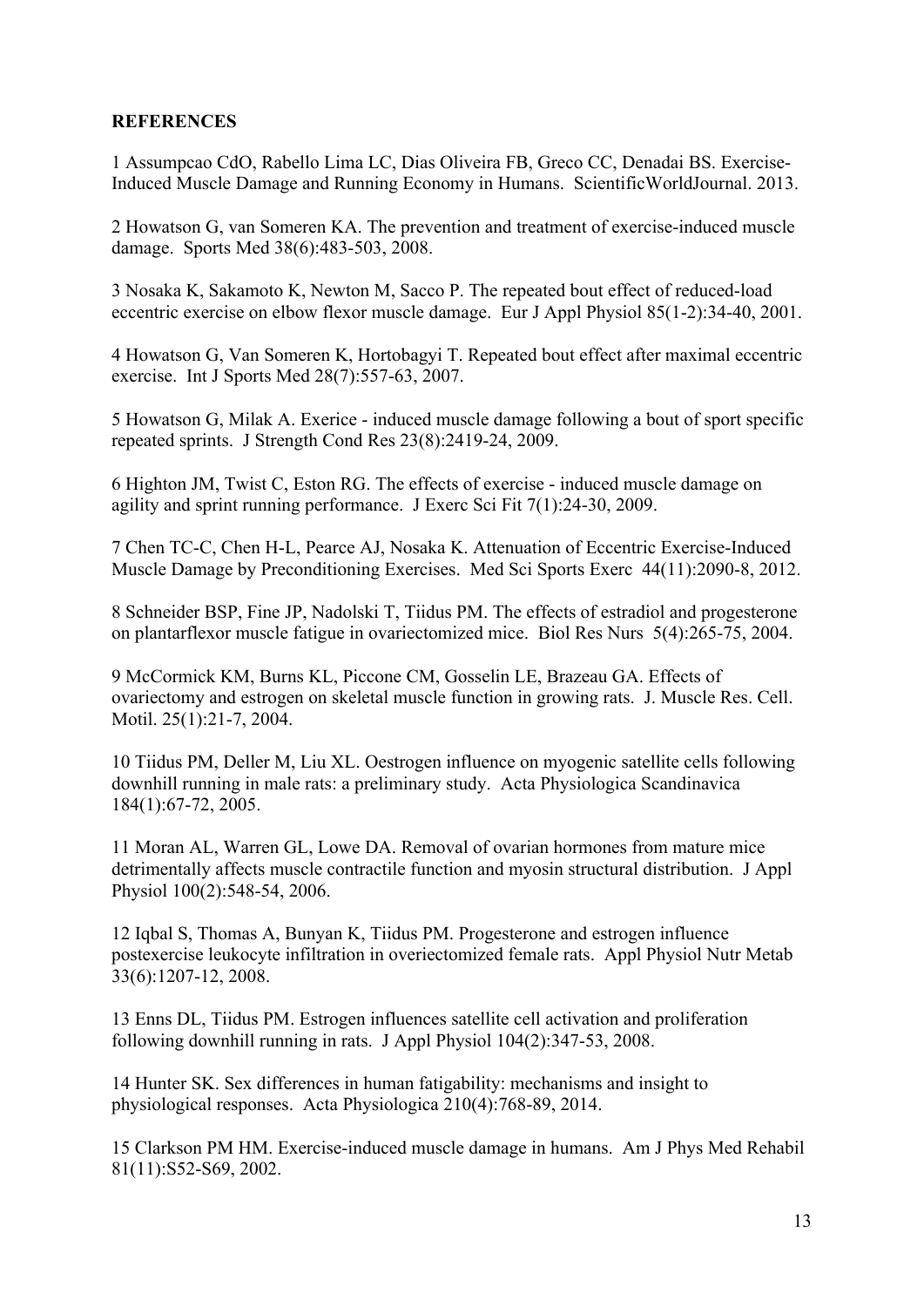16 Dannecker EA, Liu Y, Rector RS, Thomas TR, Filingim RB, Robinson ME. Sex Differences in Exercise-Induced Muscle Pain and Muscle Damage. J Pain 13(12):1242-9, 2012.

17 Chen TC, Lin K-Y, Chen H-L, Lin M-J, Nosaka K. Comparison in eccentric exerciseinduced muscle damage among four limb muscles. Eur J Appl Physiol 111(2):211-23, 2011.

18 Bowtell JL, Sumners DP, Dyer A, Fox P, Mileva KN. Montmorency Cherry Juice Reduces Muscle Damage Caused by Intensive Strength Exercise. Med Sci Sports Exerc 43(8):1544-51, 2011.

19 Starbuck C, Eston RG. Exercise-induced muscle damage and the repeated bout effect: evidence for cross transfer. Eur J Appl Physiol 112(3):1005-13, 2012.

20 Cockburn E, Robson-Ansley P, Hayes PR, Stevenson E. Effect of volume of milk consumed on the attenuation of exercise-induced muscle damage. Eur J Appl Physiol 112(9):3187-94, 2012.

21 Sipaviciene S, Daniuseviciute L, Kliziene I, Kamandulis S, Skurvydas A. Effects of Estrogen Fluctuation during the Menstrual Cycle on the Response to Stretch-Shortening Exercise in Females. Biomed Res Int, 2013.

22 Byrne C, Eston R. The effect of exercise-induced muscle damage on isometric and dynamic knee extensor strength and vertical jump performance. J Sports Sci 20(5):417-25, 2002.

23 Sirotic AC, Coutts AJ. Physiological and performance test correlates of prolonged, highintensity, intermittent running performance in moderately trained women team sport athletes. J Strength Cond Res 21(1):138-44, 2007.

24 Warren GL, Lowe DA, Armstrong RB. Measurement tools used in the study of eccentric contraction-induced injury. Sports Medicine 27(1):43-59, 1999.

25 Leeder J, van Someren KA, Gaze D, et al. Recovery and Adaptation From Repeated Intermittent-Sprint Exercise. Int J Sports Physiol Perform 9(3):489-96, 2014.

26 Leeder J, van Someren KA, Bell PG, et al. Effects of seated and standing cold water immersion on recovery from repeated sprinting. J Sport Sci. 2015. [Epub ahead of print]

27 Tee JC, Bosch AN, Lambert MI. Metabolic consequences of exercise-induced muscle damage. Sports Med 37(10):827-36, 2007.

28 Kirwan JP, Hickner RC, Yarasheski KE, Kohrt WM, Wiethop BV, Holloszy JO. Eccentric exercise induces transient insulin resistance in healthy individuals. J Appl Physiol 72(6):2197-202, 1992.

29 Leeder J, Gissane C, van Someren K, Gregson W, Howatson G. Cold water immersion and recovery from strenuous exercise: a meta-analysis. Br J Sports Med 46(4):233-40, 2012.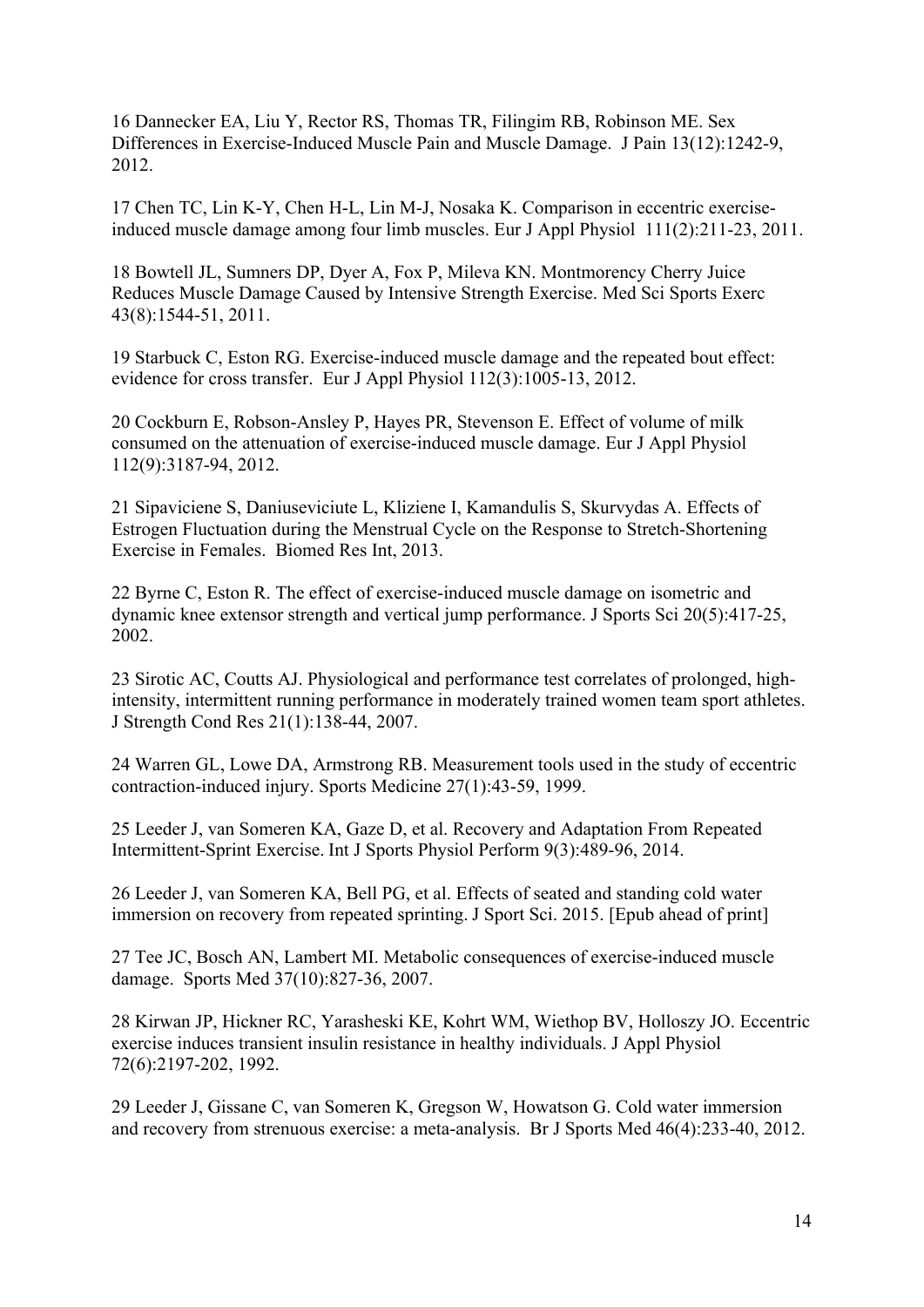30 Howatson G, Hoad M, Goodall S, Tallent J, Bell PG, French DN. Exercise-induced muscle damage is reduced in resistance-trained males by branched chain amino acids: a randomized, double-blind, placebo controlled study. J Int Soc Sports Nutr 8;9, 2012.

31 McHugh MP. Recent advances in the understanding of the repeated bout effect: the protective effect against muscle damage from a single bout of eccentric exercise. Scandinavian Journal of Medicine & Science in Sports 13(2):88-97, 2003.

32 Enoka RM. Eccentric contractions require unique activation strategies by the nervous system. J Appl Physiol 81(6):2339-46, 1996.

33 Nardone A, Romano C, Schieppati M. Selective recruitment of high – threshold human motor units during voluntary isotonic lengthening of active muscles. J Appl Physiol 409:451- 71, 1989.

34 Friden J, Sjostrom M, Ekblom B. Myofibrillar damage following intense eccentric exercise in man. J Sports Med 4(3):170-6, 1983.

35 Tiidus PM. Estrogen and gender effects on muscle damage, inflammation, and oxidative stress. Can J Appl Physiol 25(4):274-87, 2000.

36 Enns DL, Tiidus PM. The Influence of Estrogen on Skeletal Muscle Sex Matters. Sports Med 40(1):41-58, 2010.

37 Warren GL, O'Farrell L, Rogers KR, Billings KM, Sayers SP, Clarkson PM. CK-MM autoantibodies: Prevalence, immune complexes, and effect on CK clearance. Muscle Nerve 34(3):335-46, 2006.

38 Sayers SP, Peters BT, Knight CA, et al. Short-term immobilization after eccentric exercise. Part I: Contractile properties. Med Sci Sports Exerc 35(5):753-61, 2003.

39 Turner E, Munro AG, Comfort P. Female Soccer: Part 1-A Needs Analysis. J Strength Cond Res 35(1):51-7, 2013.

40 Laurent CM, Green JM, Bishop PA, et al. Effect of gender on fatigue and recovery following maximal intensity repeated sprint performance. J Sports Med Phys Fitness 50(3):243-53, 2010.

41 Billaut F, Bishop DJ. Mechanical work accounts for sex differences in fatigue during repeated sprints. Eur J Appl Physiol 112(4):1429-36, 2012.

42 Guenette JA, Romer LM, Querido JS, et al. Sex differences in exercise-induced diaphragmatic fatigue in endurance-trained athletes. J Appl Physiol 109(1):35-46, 2010.

43 Pincivero DM, Gandaio CB, Ito Y. Gender-specific knee extensor torque, flexor torque, and muscle fatigue responses during maximal effort contractions. Eur J Appl Physiol 89(2):134-41, 2003.

44 Hunter SK, Critchlow A, Enoka RM. Influence of aging on sex differences in muscle fatigability. J Appl Physiol 97(5):1723-32, 2004.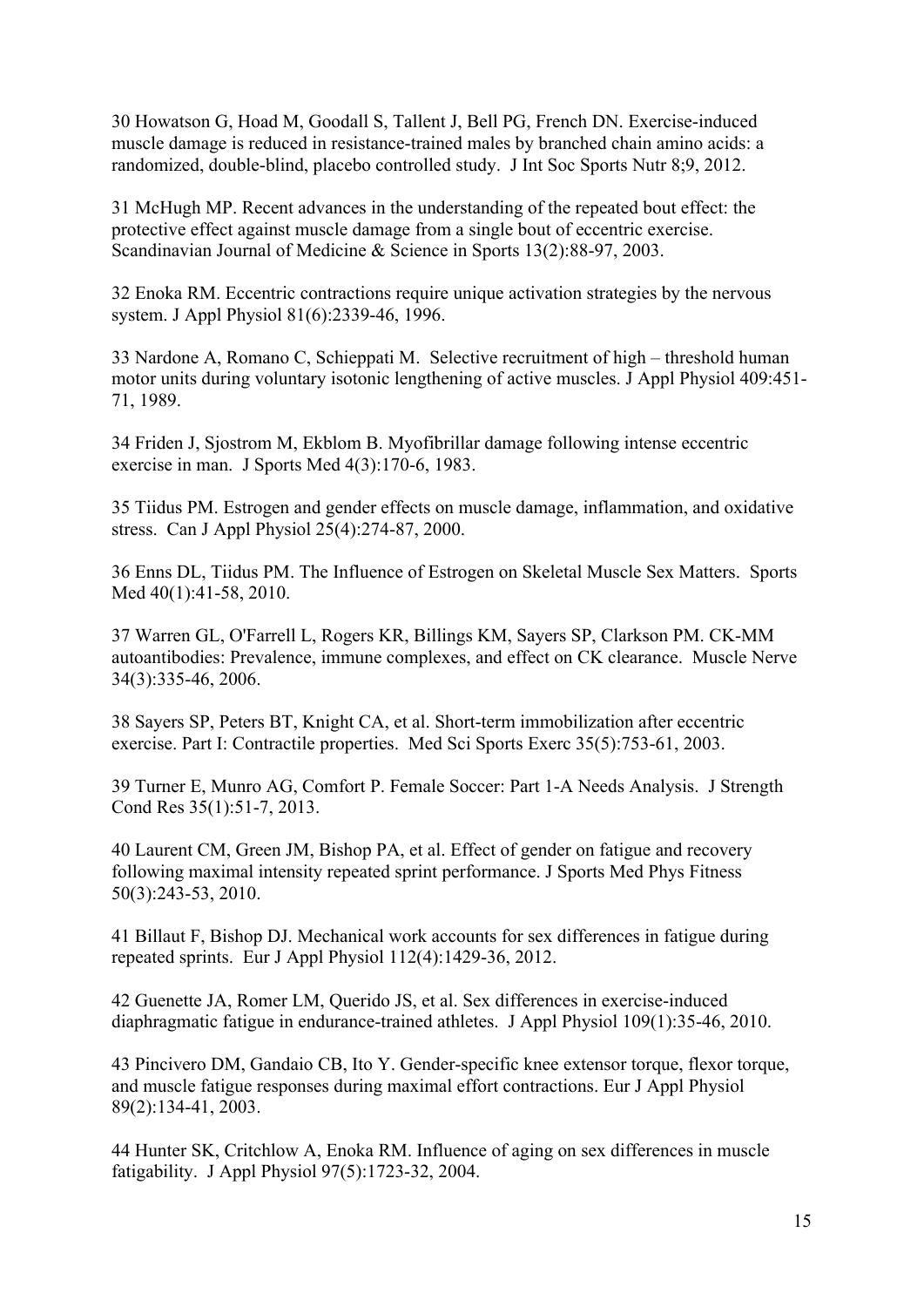45 Hunter SK, Critchlow A, Shin IS, Enoka RM. Fatigability of the elbow flexor muscles for a sustained submaximal contraction is similar in men and women matched for strength. J Appl Physiol 96(1):195-202, 2004.

46 Rampinini E, Bosio A, Ferraresi I, Petruolo A, Morelli A, Sassi A. Match-Related Fatigue in Soccer Players. Med Sci Sports Exerc 43(11):2161-70, 2011.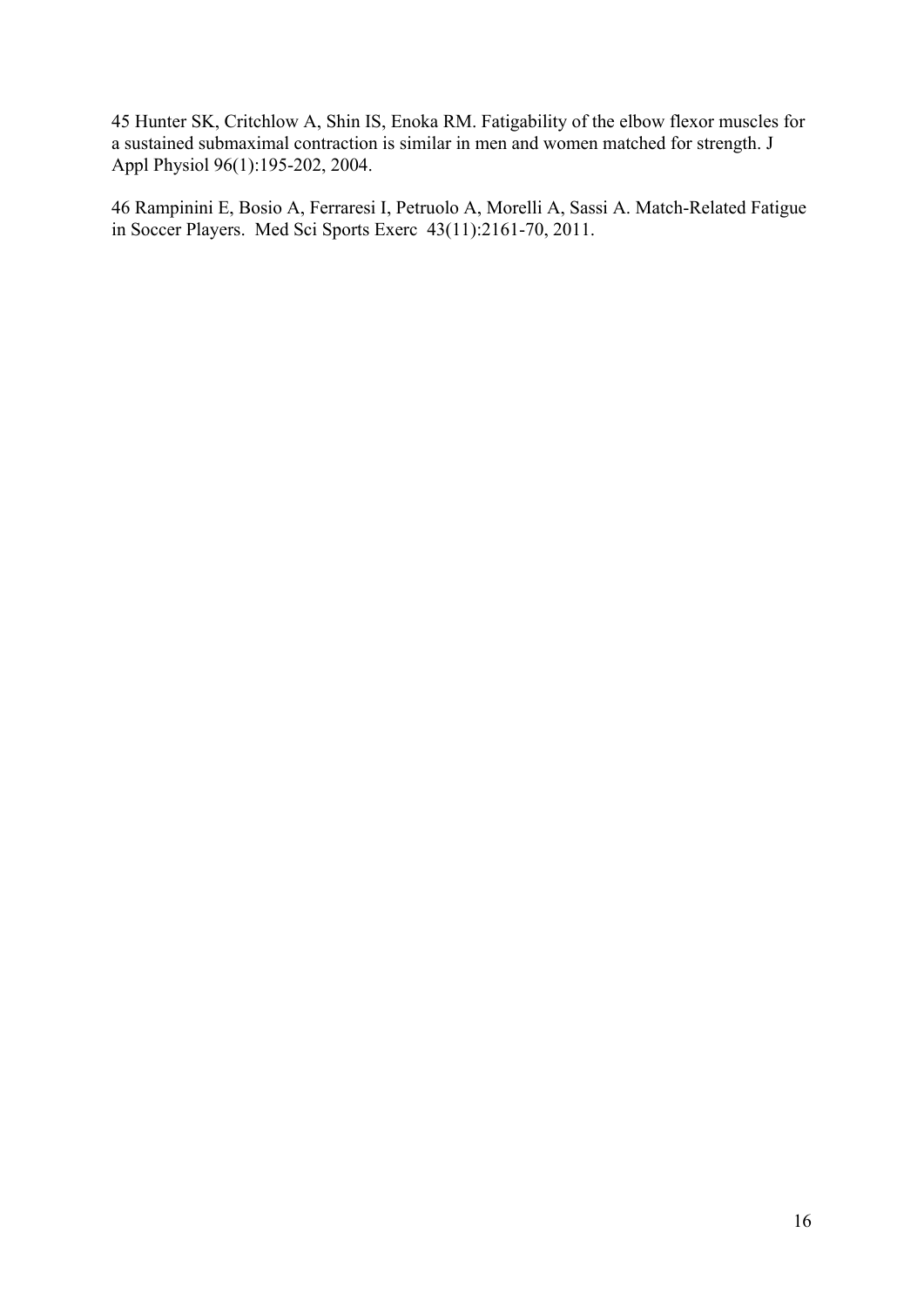## **Figure Legends**

Figure 1. VAS ratings for perceived muscle soreness before and up to 72 h post muscle damaging repeat sprint exercise. Values presented as mean  $\pm$  SD.  $*$  denotes significantly different from pre-exercise  $(p<0.05)$ 

Figure 2. Total CK activity pre and up to 72 h post muscle damaging repeat sprint exercise. Values presented as mean  $\pm$  SD change from baseline.  $*$  denotes significantly different from pre-exercise ( $p<0.05$ )

**Figure 3.** 30m sprint time **(A)** and CMJ height (**B**) pre and up to 72 h post muscle damaging repeat sprint exercise. Values presented as mean  $\pm$  SD change from baseline.  $*$  denotes significantly different from pre-exercise  $(p<0.05)$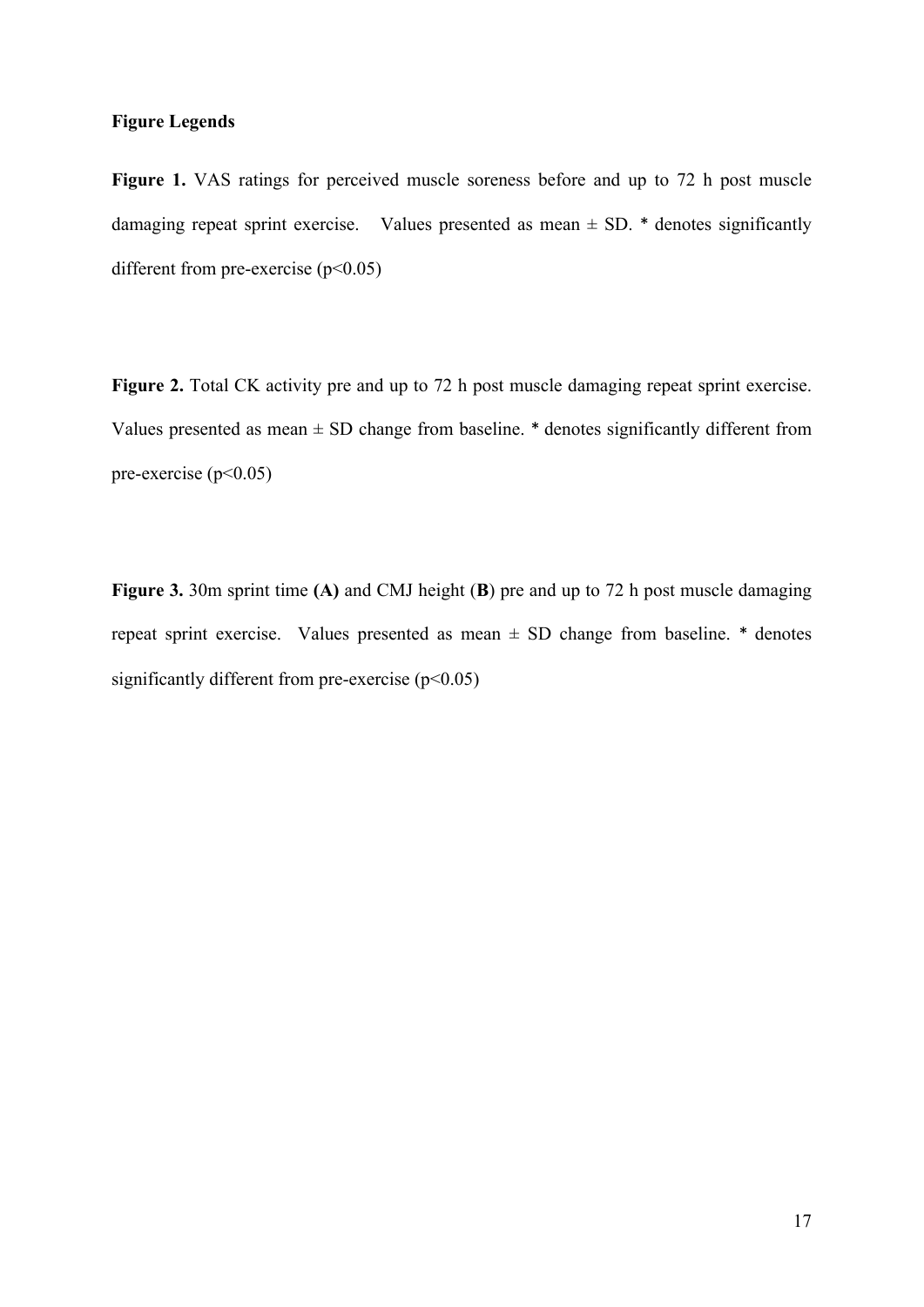**Figure 1**

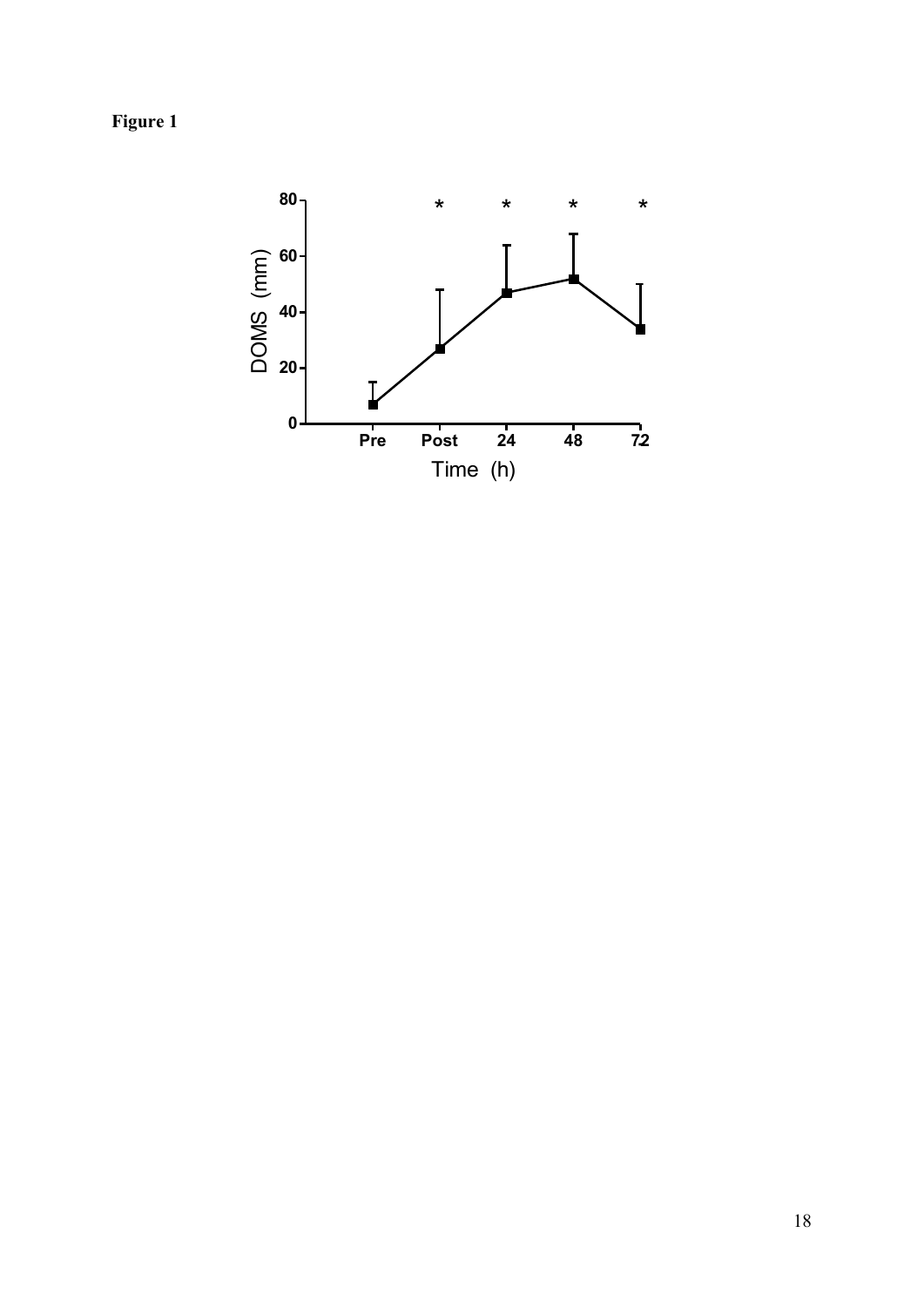**Figure 2**

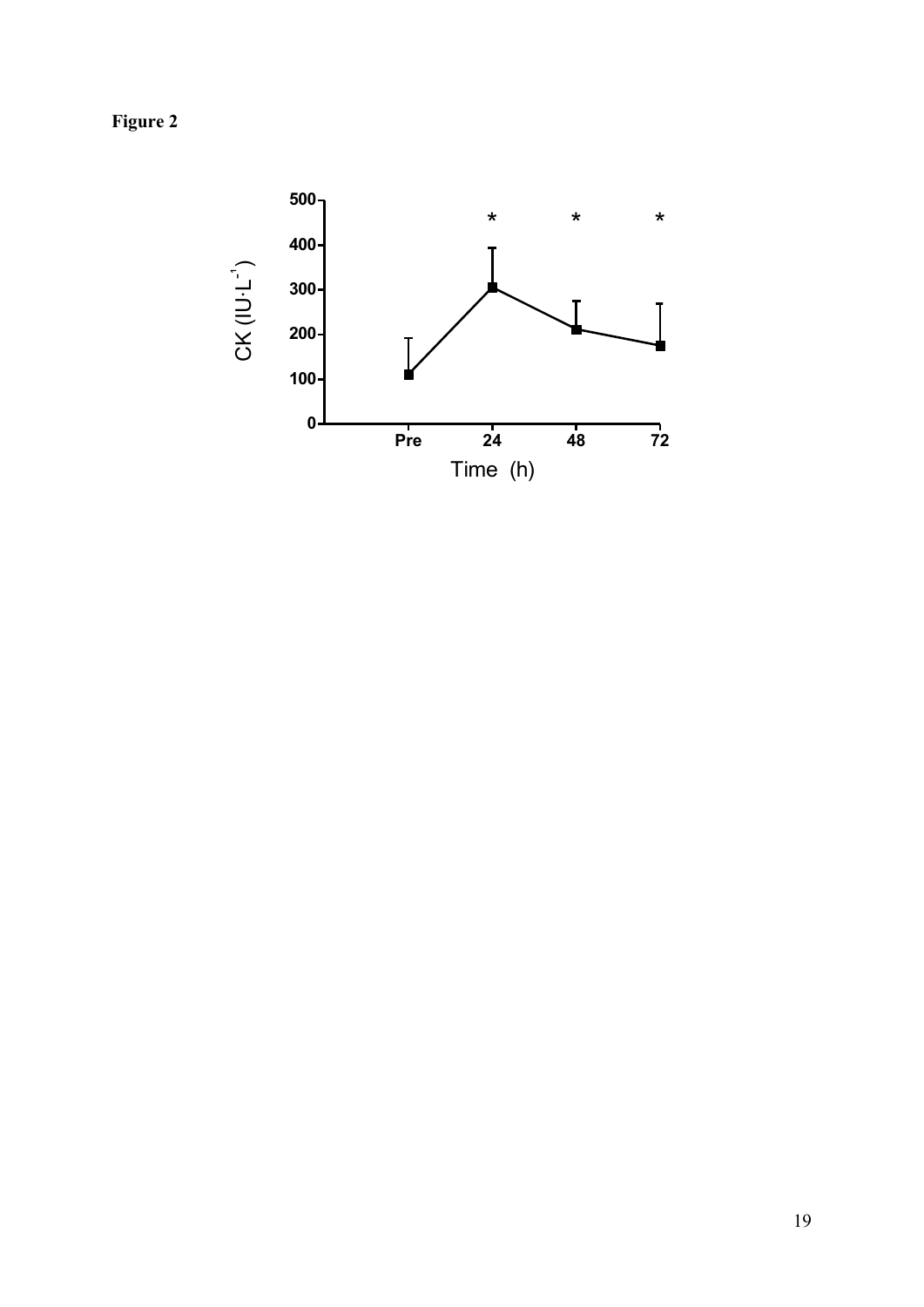**Figure 3**